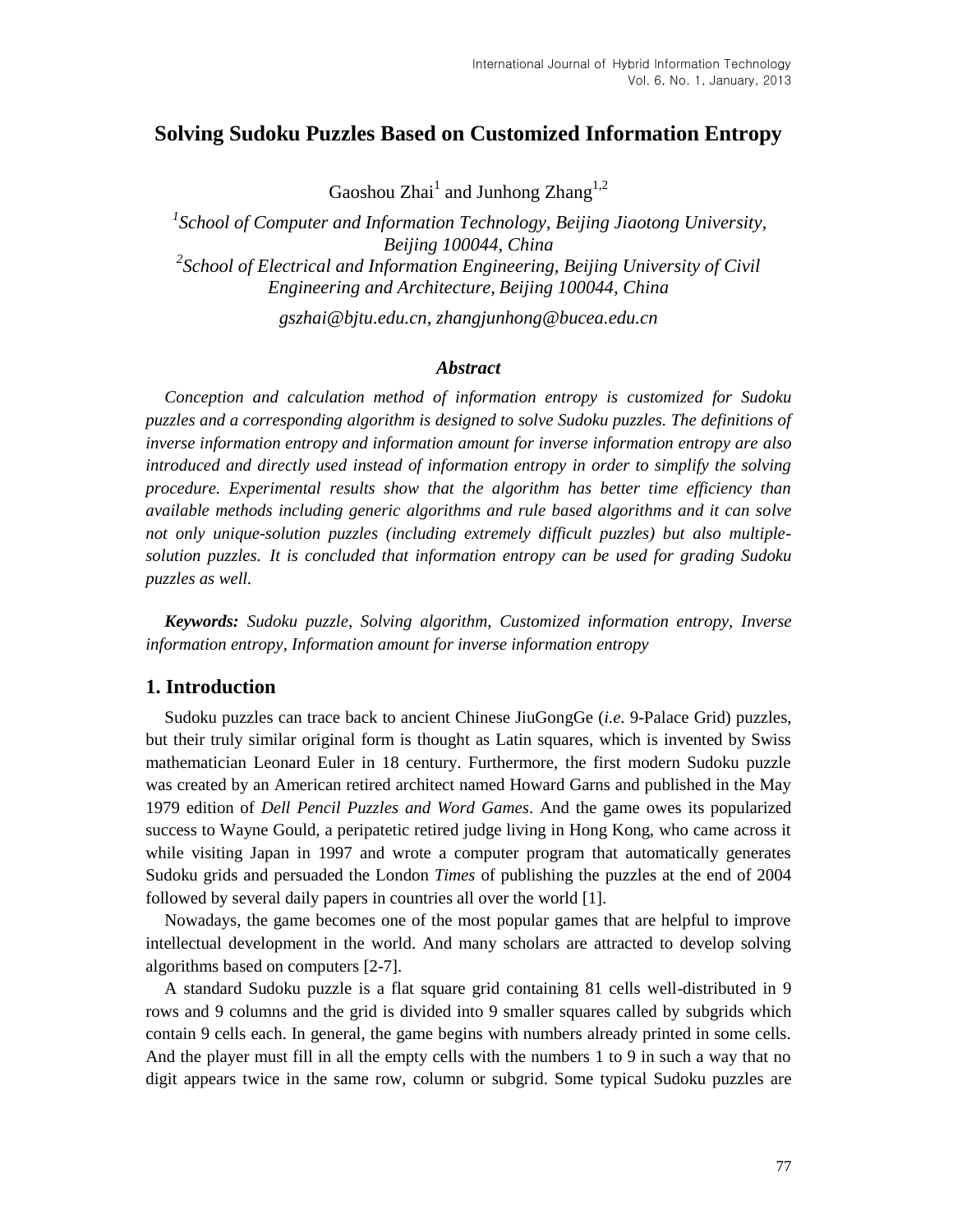illustrated in Figure 1, where  $(A)$  is a Sudoku in French final games  $[2]$ ,  $(B)$  is a difficult Sudoku that **iSudoku** can't solve [2] and (C) is a Sudoku with 34 solutions [3].



**Figure 1. Some Typical Sudoku Puzzles**

There are mainly three types of methods for computer programs to solve Sudokus. Initially, searching method based on backtracking is used to solve Sudokus [4]. But for its clumsiness, some experts turn to imitate human logic inference capability or to exploit some manual experiences in programs for solving such problems. Thereafter, some rule based methods are put forward [2, 3]. In addition, genetic algorithm, evolutionary algorithm, cultural algorithm, simulated annealing algorithm and other artificial / computational intelligence methods are also used to solve Sudokus [5-7].

All in all, searching method based on backtracking have the advantage of all-purpose feature and it is widely used in many web Sudoku solvers. On the other side, methods based on rules or based on computational intelligence have the disadvantage of time-consuming or become incapable of solving some difficult Sudoku puzzles. For these reasons, searching method based on backtracking is focused in this paper and information entropy is introduced to reduce useless attempt of candidate numbers and corresponding inference paths so as to improve the searching efficiency.

## **2. Preliminary**

### **2.1. Entropy and Information Entropy**

The term entropy was coined in 1865 by a German physicist named Rudolf Clausius. And he developed the thermodynamic definition of entropy by describing how to measure the entropy of an isolated system in thermodynamic equilibrium. While an Austrian physicist named Ludwig Boltzmann developed the statistical definition of entropy in the 1870s by analyzing the statistical behavior of the microscopic component of the system and he demonstrated equivalence of the above two definitions of entropy. In simple words, entropy is a measure of disorder in the universe. Now it is applied in cybernetics, life science and many other disciplines.

Claude Elwood Shannon, the father of information theory, published his paper "A Mathematical Theory of Communication" in 1948 and introduced the concept of entropy in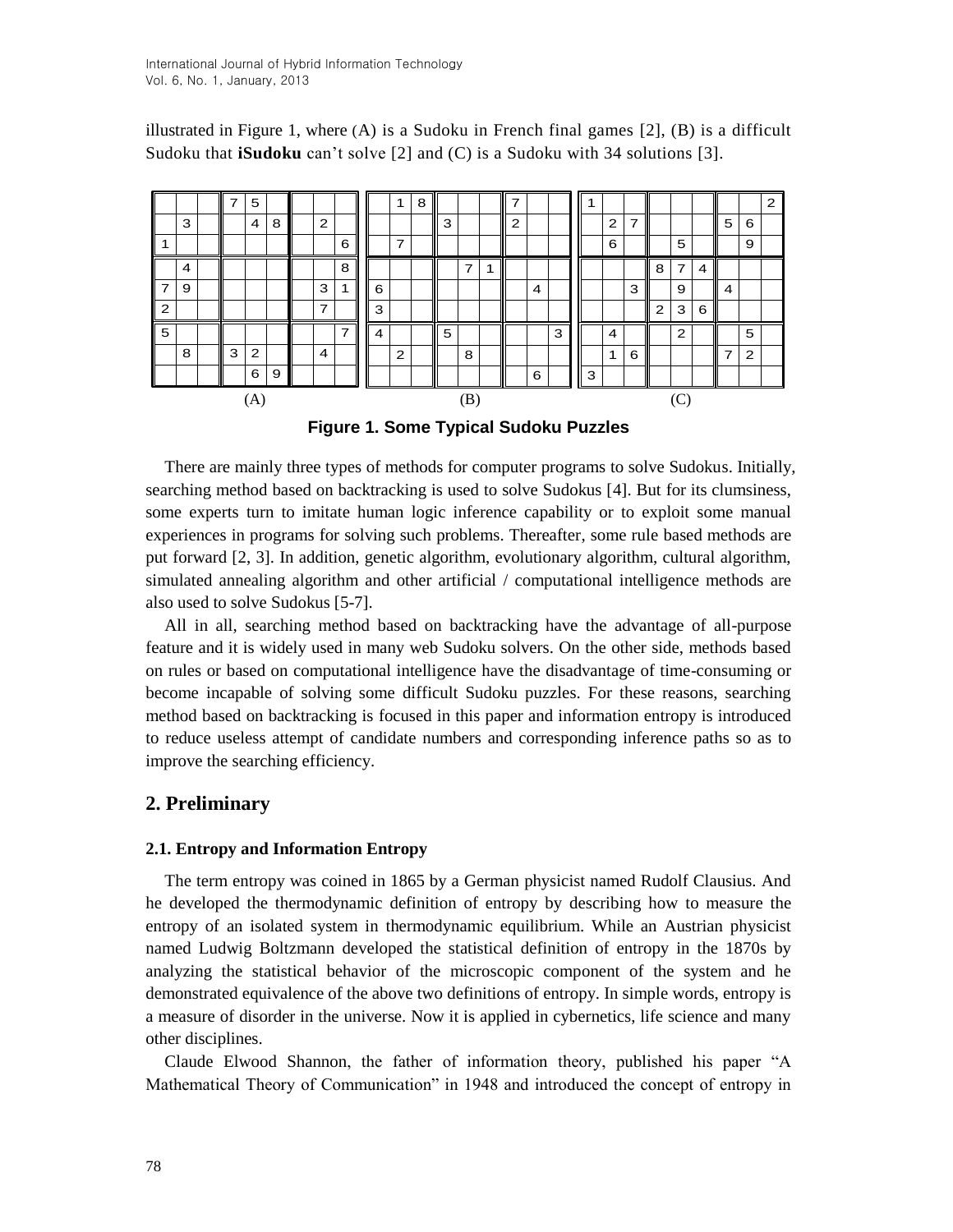information theory that is the measure of the amount of information missing before reception. In another word, it is a measure of the uncertainty associated with a random variable. Furthermore, if a variable is more uncertain, entropy is greater while the amount of information required for fixing it is greater too.

### **2.2. Customized Information Entropy for Sudoku**

For the cells in Sudoku grid that are empty without beforehand given or afterhand fixed number, they are in fact just like variables. The player can fill them according to the numbers in those cells that are in the same row, column or subgrid with each empty cell and these numbers are just like information required for fixing those variables corresponding to empty cells. Accordingly, if no cell that are in the same row, column or subgrid with a specified empty cell is given or fixed unique number, the specified empty cell must be most uncertain and its entropy can be assigned a maximum number, *e.g.* 1. On the contrary, if a cell is given a number in advance or fixed a number in the inference procedure, the cell is undoubtedly determinate and its entropy can be assigned a minimum number, *e.g.* 0. Because there are at most 9 results or 9 candidate numbers for each cell, its information entropy can be described as follows.

**Definition 1** The information entropy of a Sudoku cell is a measure of the uncertainty of the cell and it can be assigned **x**/9 where **x** represents the amount of positively supportive information i.e. possible candidate numbers for the cell in the current state.

Note that they are different cases that a cell is filled with a number (no matter beforehand or afterhand) and an empty cell with only one possible candidate number by inference. As to the former situation, the state of the cell is confirmed to be certain, and the set of candidate numbers for it can be thought as empty. But for the latter situation, the state of the cell is still uncertain, in another word, the state of the cell isn't certain until it has been filled with the unique candidate number. In addition, numbers 1-9 are all candidate numbers for any empty cell at the beginning of the solving procedure.

**Definition 2** The information entropy of a Sudoku puzzle is a measure of the uncertainty of the Sudoku grid and it can be assigned **SEG**/81 where **SEG** represents the sum of entropy for all cells in the Sudoku grid.

The concept of the information entropy of a Sudoku cell is used to decide which empty cell should be firstly processed and fixed in the solving procedure while the concept of the information entropy of a Sudoku puzzle can be used to measure the difficulty level of a Sudoku puzzle as will be further discussed in the following sections about difficulty grading. Moreover, the empty cell having the least information entropy (so it is in the state farthest to the uncertainty) ought to be firstly processed and fixed in the solving procedure.

## **2.3. Inverse Information Entropy and Information Amount for Inverse Information Entropy**

Because candidate numbers for an empty cell are figured out according to those numbers filling in the cells that are in the same row, column or subgrid with the empty cell, the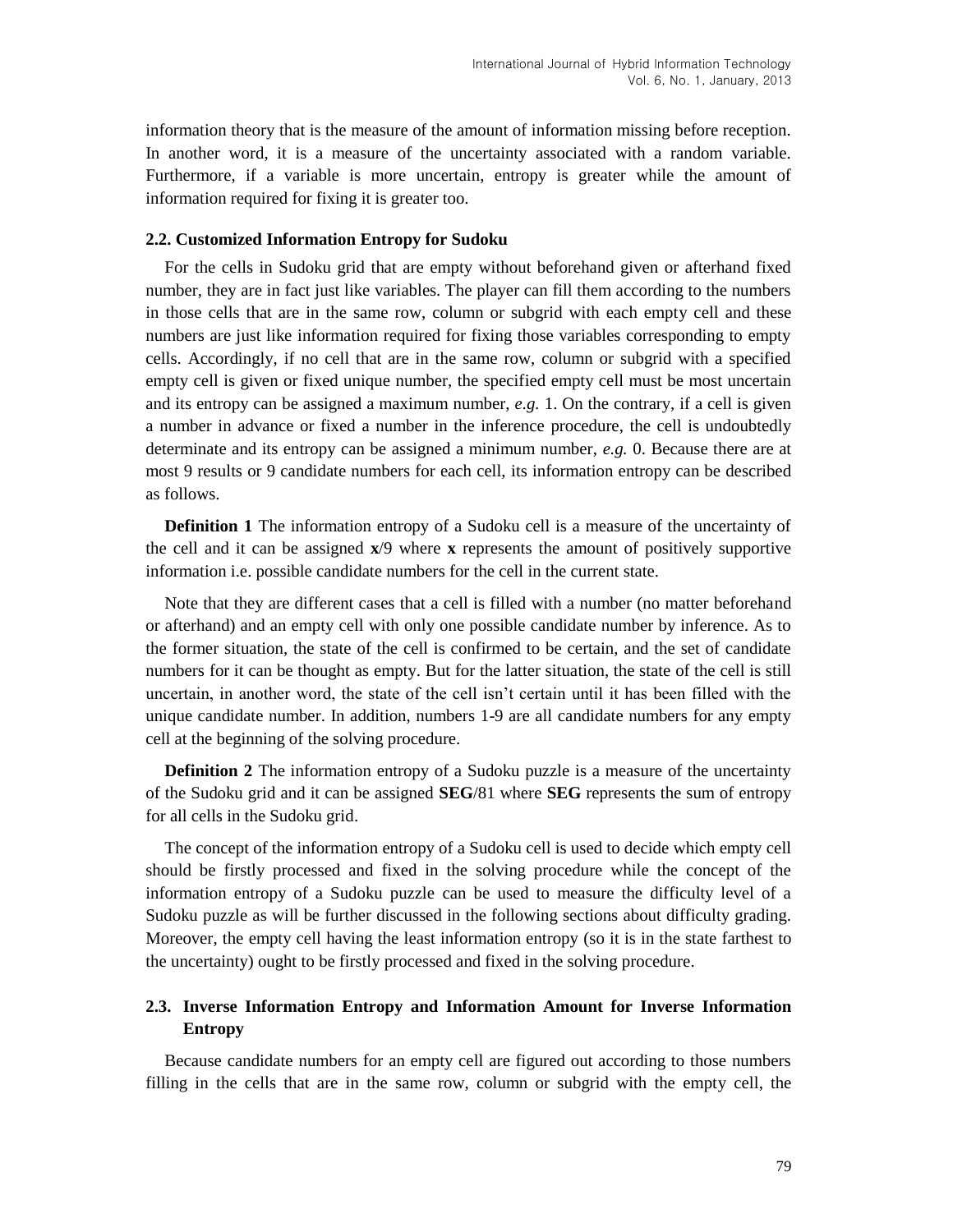definitions of inverse information entropy and information amount for inverse information entropy can be introduced as follows in order to make the solving procedure more convenient and simpler.

**Definition 3** The inverse information entropy of a Sudoku cell is a measure of the certainty of the cell and it can be assigned **y**/9 where **y** represents the amount of oppositely supportive information (i.e. excluded numbers for the cell in the current state), which can be called information amount for inverse information entropy (abbr. IAIIE).

Obviously, the sum of **x** and **y** is 9. Accordingly, the information entropy of a Sudoku cell plus the inverse information entropy of the same Sudoku cell in the same state equals 1.

Typically, for the case that a cell is filled with a number (no matter beforehand or afterhand), it means that the excluding inference procedure is over and the state of the cell is confirmed to be certain. In another word, all the numbers 1-9 have been attempted to exclude and the IAIIE for the cell is 9. Meanwhile, for an empty cell at the beginning of the solving procedure, no number has been excluded and the IAIIE for the cell is 0.

In the solving procedure, the empty cell with the maximum IAIIE (so it has the least information entropy) will be firstly selected to be processed.

### **3. Methodology**

The method to solve Sudoku puzzles based on information entropy includes three key aspects, i.e. initialization and synchronization of IAIIEs, straightforward solving procedure and backtracking based solving procedure.

#### **3.1. Initialization and Synchronization of IAIIEs**

Because the IAIIEs of cells are used to decide which empty cell ought to be firstly processed, correct calculation of IAIIEs is crucial for solving Sudoku puzzles.

Above of all, the IAIIEs of all cells are assigned 0 from beginning and they are initialized in turn according to the Sudoku puzzle itself. Moreover, if the number of a cell is given in advance, the IAIIE of the cell ought to be assigned 9. At the same time, if it is the first time for the fixed number of a cell to be excluded from candidate numbers of any empty cell that is in the same row, column or subgrid, the IAIIE of the empty cell ought to be synchronized and added by 1. This is so-called synchronization of IAIIEs.

During the solving procedure, once an empty cell is filled with a number regardless of whether it is solely decided or it is just one of possible candidate numbers, its IAIIE ought to be assigned 9 while the IAIIEs of all empty cells that are in the same row, column or subgrid with it ought to be synchronized as above also. Most importantly, if the IAIIE of some cell is 9 after synchronization but the cell itself is still empty, the former attempt of filling number in cell has to be thought as failure and backtracking ought to be executed.

#### **3.2. Straightforward Solving Procedure**

It is well-known that a blind rigid backtracking based algorithm is time-consuming. So a straightforward solving procedure is introduced to solve those simpler Sudoku puzzles that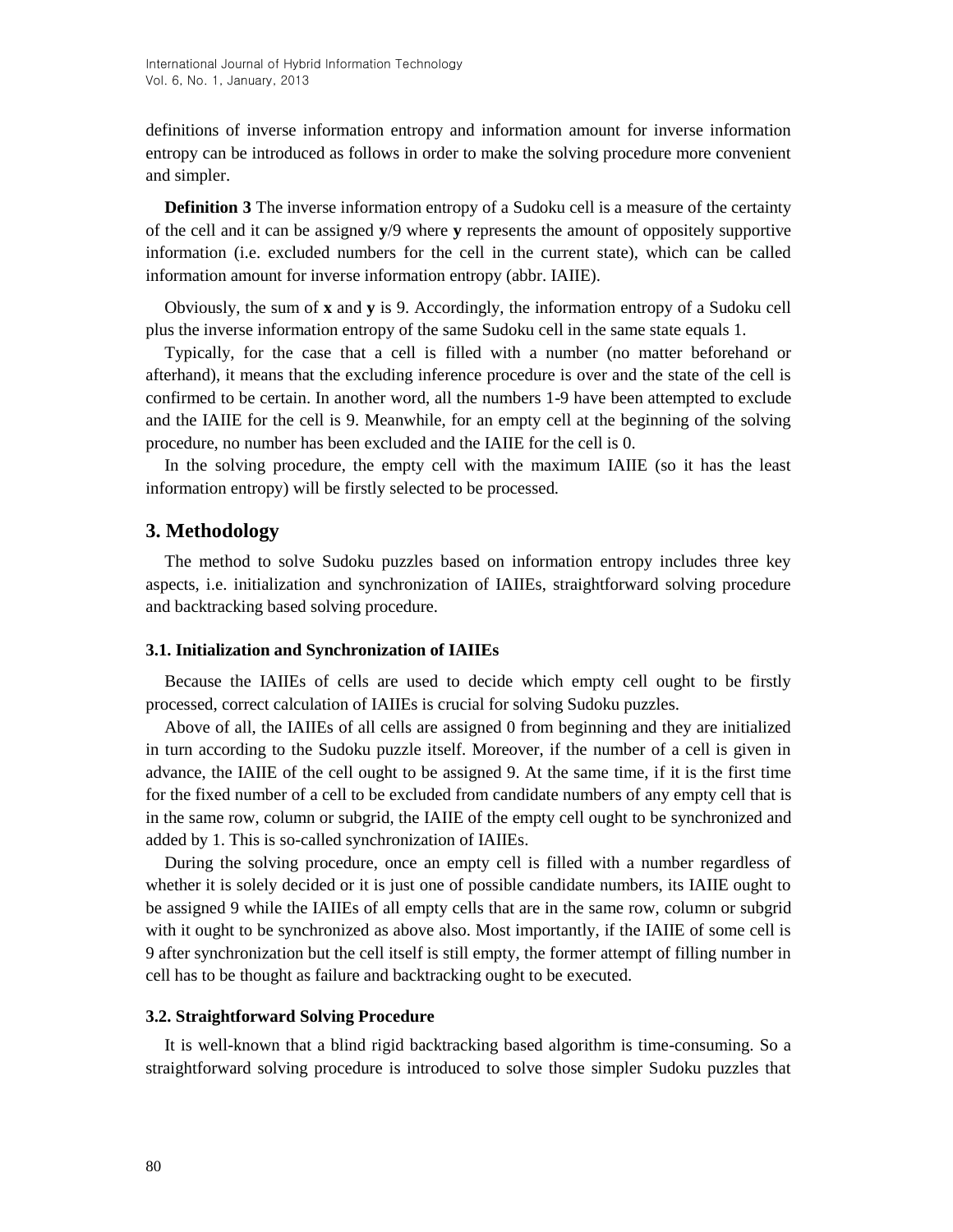can be solved without backtracking in order to improve program efficiency. At the same time, the procedure will be called by backtracking based solving procedure to solve a relatively difficult Sudoku puzzle that can't be solved only by the straightforward solving procedure itself. Furthermore, as for a Sudoku puzzle, the straightforward solving procedure is firstly used to attempt to solve it and the backtracking based solving procedure will be used once the attempt fails.

The basic idea of the straightforward solving procedure is to figure out empty cells whose IAIIEs are 8 in turn. It can get the final or staged solution of a Sudoku puzzle.

Given that *bSolved* is a Boolean variable that represents whether the Sudoku puzzle has been solved completely and *bGoAheaded* is another Boolean variable that represents whether the solution has been advanced in the current loop of while (*bSolved*=false). In addition, integer loop variables *i* and *j* are used to index the row and column for each cell of Sudoku grid respectively while  $zR$  is used to set the return value of the straightforward solving procedure.

The straightforward solving procedure can be described as follows:

*step 0*. Set *bSolved* = false;

*step 1*. If *bSolved* = false, go to step 2; else set  $zR = 1$  and go to step 12;

*step* 2. Set *bSolved* = true, *bGoAheaded* = false and  $i = 0$ ;

*step* 3. If  $i < 9$ , go to step 5; else go to step 4;

*step 4.* If *bGoAheaded* = true, go to step1; else go to step 11;

*step* 5. Set  $j = 0$ ;

*step* 6. If  $j < 9$ , go to step 7; else set  $i = i+1$  and go to step 3;

*step* 7. If the value of *Cell[i][j]* is 0, go to step 8; else set  $j = j+1$  and go to step 6;

*step 8*. If the *IAIIE* of *Cell[i][j]* is 8, go to step 9; else set  $j = j+1$  and *bSolved* = false and go to step 6;

*step 9*. Set the value of *Cell[i][j]* by its unique candidate number and let the *IAIIE of*   $Cell[i][j] = 9$ , synchronize the IAIIEs of all cells that are in the same row, column or subgrid with *Cell[i][j]* and check whether succeed;

*setp 10*. If synchronization of IAIIEs failed, set  $zR = -1$  and go to step 12; else set  $j = j+1$ and  $bGoAheaded = true$  and go to step 6;

*setp 11*. If *bSolved* = true, set  $zR = 1$ ; else  $zR = 0$ ;

*setp 12*. Terminate and return *zR*.

Programming logic for the straightforward solving procedure can also be illustrated in Figure 2.

Note that there are three possible cases of return value for the straightforward solving procedure. If it returns -1, backtracking ought to be executed in its caller, *i.e.* the backtracking based solving procedure. If it returns 1, a final solution is got. If it returns 0, a staged solution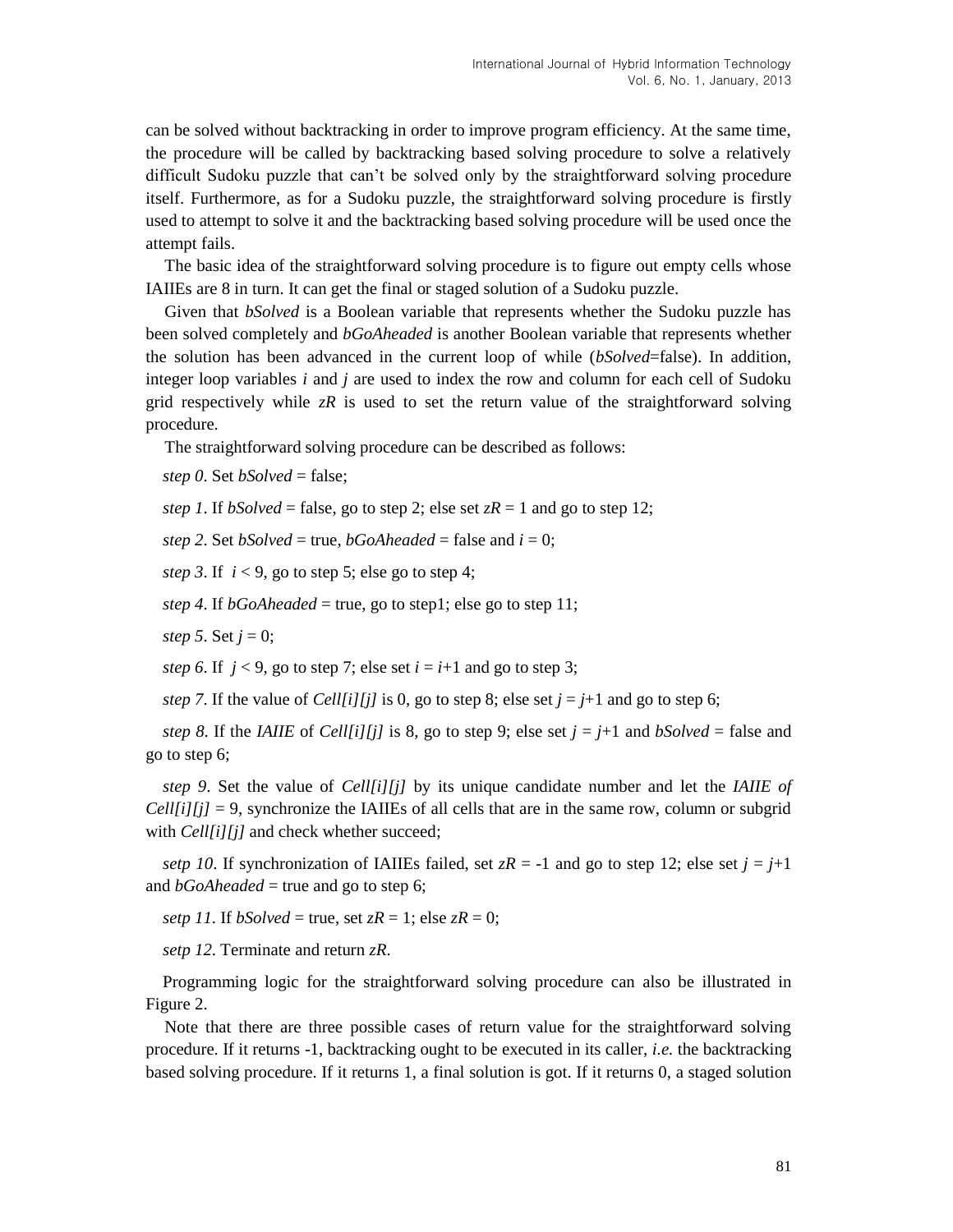is got and the caller, *i.e.* the main routine or the main function, ought to call the backtracking based solving procedure so as to advance the solving process further and to get the final solution(s).

### **3.3. Backtracking Based Solving Procedure**

Backtracking based solving procedure is used to solve those Sudoku puzzles that can't be solved only by the straightforward solving procedure. In addition, it can get all the solutions for those Sudoku puzzles that have multiple solutions.

Given that *zSolutionNo* is a static integer member variable to be used to count solutions for the Sudoku puzzle and *zLoop* is another integer variable to be used as a loop variable so as to traverse all the candidate numbers for Cell[i][j].

The backtracking based solving procedure can be described as follows:

*step 0.* Set *zSolutionNo* = 0;

*step 1*. Copy the current state of Sudoku grid including values, IAIIEs and candidate number sets for all cells to a temporary object variable with the same class, e.g. *zTemp*;

*step 2*. Search the cell that has the maximum IAIIE and suppose that the result is *Cell[i][j]*;

*step 3*. Construct the candidate number set for *Cell[i][j]* and suppose its size is *zSize*;

*step 4*. Set *zLoop* = 0;

*step 5*. If *zLoop* < *zSize*, go to step 6; else go to step 13;

*step 6*. Set the value of *Cell[i][j]* by its *zLoop*-th candidate number and let the *IAIIE of*   $Cell[i][j] = 9;$ 

*step 7*. Synchronize the IAIIEs of all cells that are in the same row, column or subgrid with *Cell[i][j]* and check whether succeed;

*step 8*. If synchronization of IAIIEs failed, go to step 12; else go to step 9;

*step 9*. Call the **Straightforward Solving Procedure** and store its return value at *zResult*;

*setp 10*. If *zResult* = 1, set *zSolutionNo* = *zSolutionNo* + 1 and output the *zSolutionNo*-th Sudoku solution and go to step 12; else go to step 11;

*setp 11*. If *zResult* = 0, call the **Backtracking Based Solving Procedure** itself;

*setp 12*. Restore the state of Sudoku grid by *zTemp* and set *zLoop* = *zLoop* + 1;

*setp 13*. Terminate.

Programming logic for the backtracking based solving procedure can also be illustrated in Figure 3.

#### **3.4. Acquiring the Execution Time of Algorithm**

Execution time of algorithm ought to be got in order to compare time performance among different algorithms. And many functions are provided in  $C/C++$  language that can be used to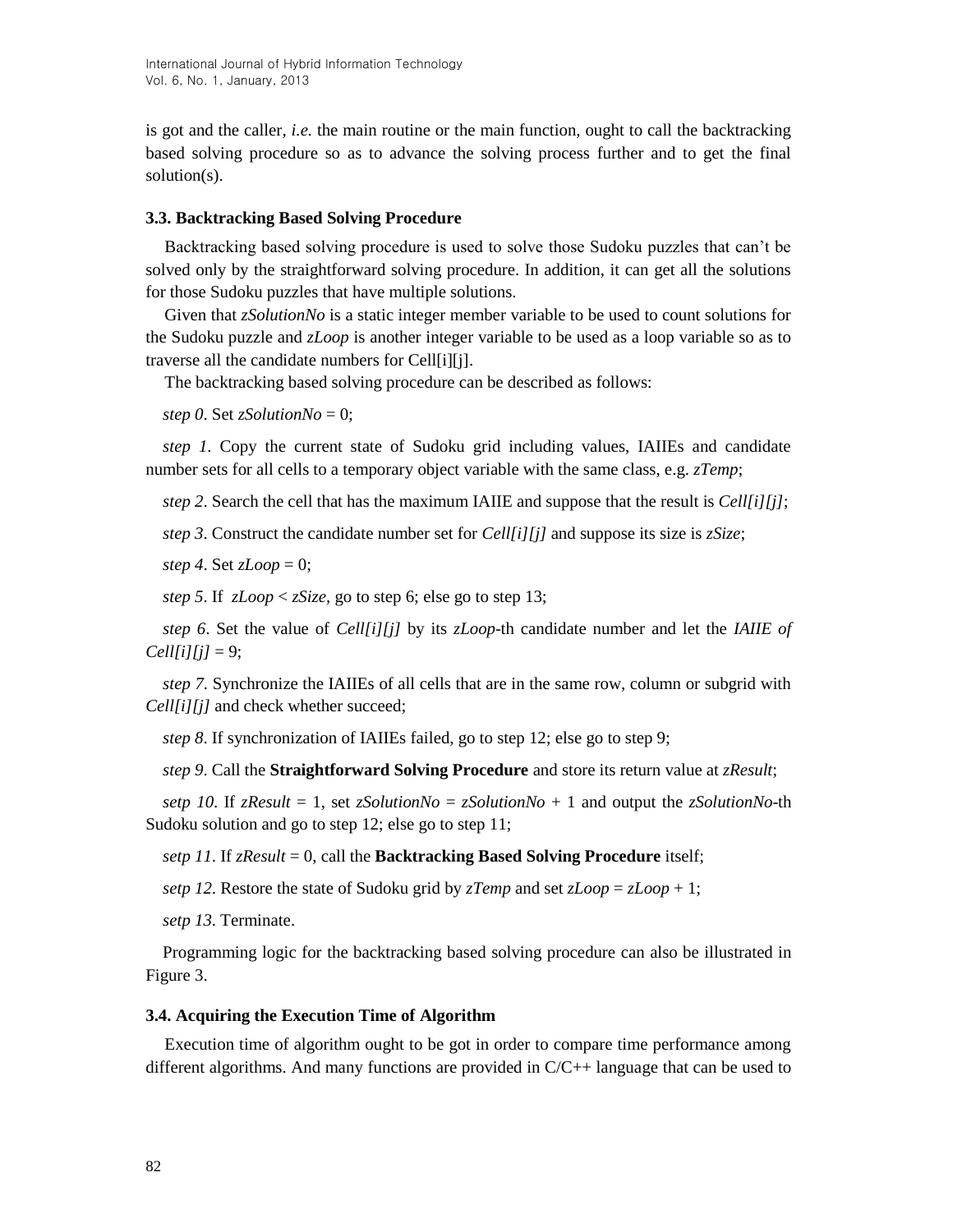get execution time (refer to Table 1, wherein 1-4 methods are based on Windows series platforms and 5-7 methods are based on Linux /Unix platforms).

| No             | Prototype and description for corresponding functions                                            |
|----------------|--------------------------------------------------------------------------------------------------|
| $\mathbf{1}$   | $clock\_t clock(void);$                                                                          |
|                | timing is accurate to $1/CLOCKS$ PER SEC second (e.g. 1ms in $VC++6.0$ )                         |
| $\overline{2}$ | time_t time(time_t * timer); double difftime(time_t time2, time_t time1);                        |
|                | timing is accurate to 1s                                                                         |
| 3              | DWORD GetTickCount(void);                                                                        |
|                | timing is accurate to 1 ms and limits to 49.7 days                                               |
| $\overline{4}$ | BOOL QueryPerformanceFrequency(LARGE_INTEGER *lpFrequency);                                      |
|                | BOOL QueryPerformanceCounter(LARGE_INTEGER *lpCount);                                            |
|                | requiring of VC++ and hardware's support and timing is accurate to $1/\sqrt{pF}$ <b>requency</b> |
|                | second (e.g. $1/3579545 = 279.36$ ns in Compaq laptop computer whose CPU is AMD                  |
|                | Turion 64 Mobile Technology ML-32 with frequency of 1.75GHz)                                     |
| 5              | int gettimeofday(struct timeval $*$ tv, struct timezone $*$ tz);                                 |
|                | timing is accurate to $1\mu s$                                                                   |
| 6              | int clock_gettime(clockid_t clk_id, struct timespec *tp);                                        |
|                | timing is accurate to 1ns                                                                        |
| $\overline{7}$ | clock_t times(struct tms *buffer);                                                               |
|                | timing is accurate to 1/_SC_CLK_TCK seconds                                                      |

Time resolution and upper limit are two main factors that must be considered for selecting a proper time calculation method. Because it is not too long (within 1 minute) for a program to solve a Sudoku puzzle, time resolution is used as the unique reference for method selection. The prototype is running in Windows XP operating system and our computer supports the high time resolution provided by  $VC++$ , so the 4<sup>th</sup> method in Table 1 is selected to computing the time of algorithm execution in this paper. Therefore, the header file <windows.h> has to be included at the beginning of the program.

Firstly, the function of QueryPerformanceFrequency is called and its return value is checked in order to confirm that the computer hardware supports such high time resolution method. And if so, the corresponding frequency is got. Then the function of QueryPerformanceCounter is called before and after the procedure of solving Sudoku puzzle and two count values are obtained respectively. The quotient of their difference and the frequency is just the time that it takes to solve the Sudoku puzzle.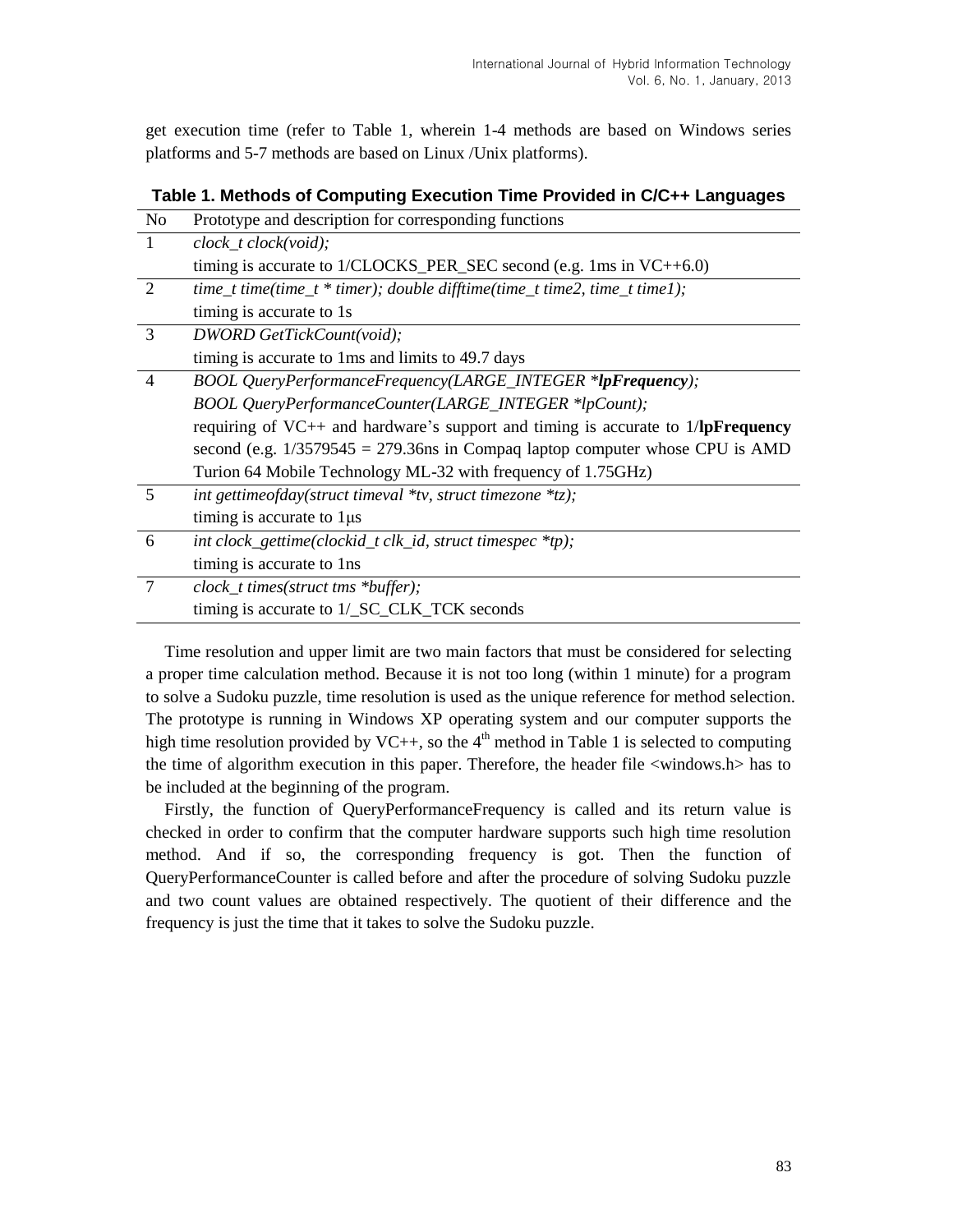International Journal of Hybrid Information Technology Vol. 6, No. 1, January, 2013



**Figure 2. Flowchart of the Straightforward Solving Procedure**



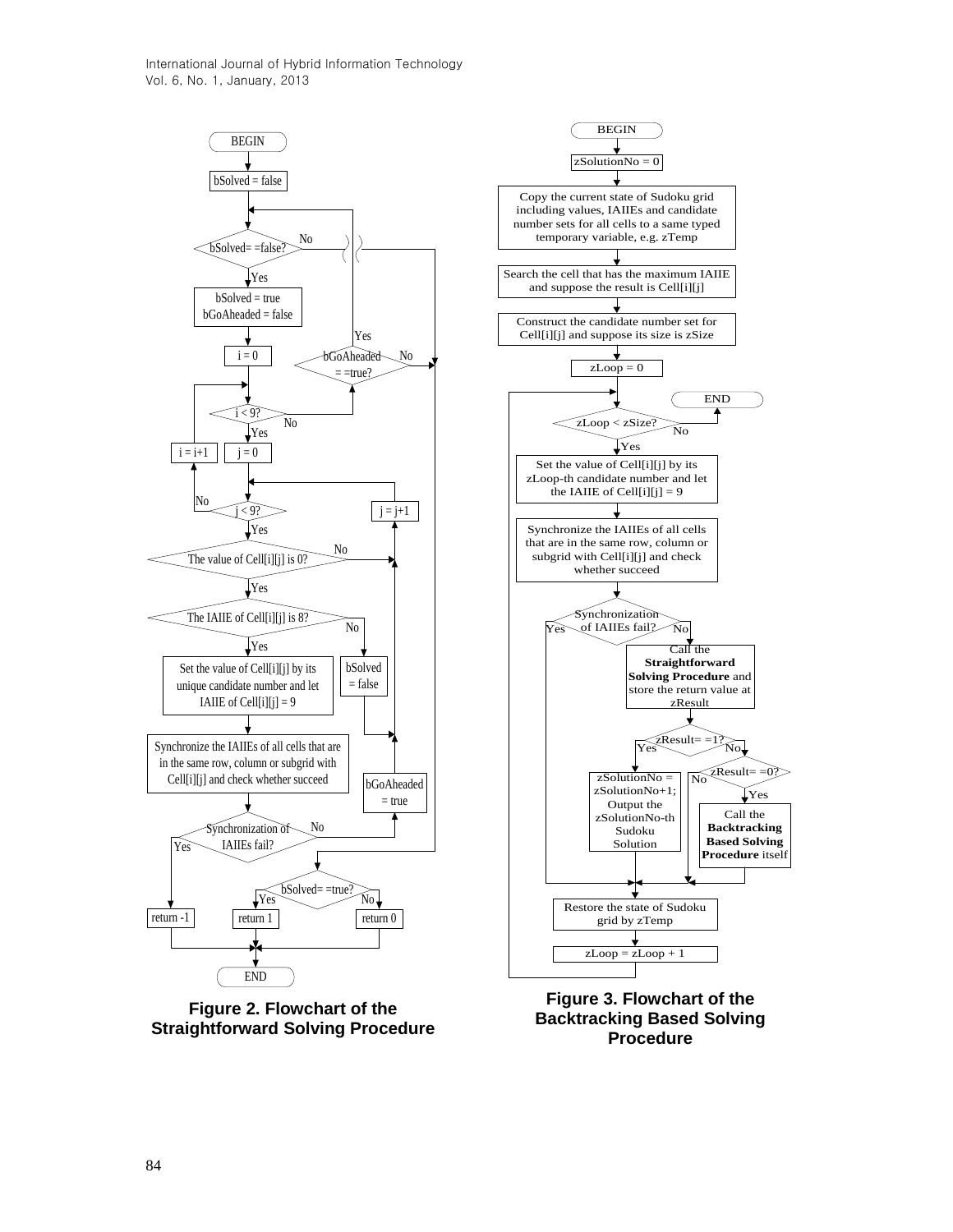## **4. Empirical Studies**

### **4.1. Prototype Implementation**

The prototype is implemented in the integrated development environment of Microsoft Visual C++ 6.0 and is running on Windows XP operating system. And the program is developed in standard C++ language using object oriented method.

### **4.2. Compared with AI Methods**

Genetic algorithm is a search heuristic that mimics the process of natural evolution and it is one of the favorite AI methods to be used to solve Sudoku puzzles. Liu Yan-feng and etc. have improved the solving efficiency of genetic algorithm by introducing local searching [5]. Thereafter, their results are selected to be compared with that of the algorithm in this paper (refer to Table 2) as to same Sudoku puzzles whose serial number are all 1 at difficulty levels of easy, medium, hard and evil provided at the Sudoku website www.websudoku.com.

| Difficulty level |              | Genetic algorithm | Algorithm based on<br>information entropy |                |  |
|------------------|--------------|-------------------|-------------------------------------------|----------------|--|
|                  | Success rate | Min time          | Average time                              | Time consuming |  |
| easy             | LO.          | 7s                | 3s                                        | 3.0515ms       |  |
| medium           | 1.0          | 14s               | 7s                                        | 4.6084ms       |  |
| hard             | 0.9          | 19s               | 13s                                       | 4.6687ms       |  |
| evil             | 0.7          | 27s               | 15s                                       | 5.9337ms       |  |

### **Table 2. Compare the Algorithm Based on Information Entropy and Genetic Algorithm**

It's obviously that it takes much less time for the algorithm based on information entropy to solve the same Sudoku puzzle. Although the computer hardware configuration in our experiment (*i.e.* 1.75GHz CPU and 896MB memory) is a little better than that in Liu Yan-Feng's experiment (*i.e.* 1.70GHz CPU and 504MB memory). Because time consuming are not at the same order of magnitude, it can be concluded that the algorithm based on information entropy is superior to the genetic algorithm in aspect of time efficiency.

Moreover, there is some success rate problem for the genetic algorithm. In another word, it can't solve hard or evil Sudoku puzzles in some cases. But no Sudoku puzzle is found that can't be solved by the algorithm based on information entropy in this paper till now.

#### **4.3. Compared with Rule based Methods**

Stepwise enumerative algorithm based on rule designed by Xiao Hua-yong is an excellent algorithm to solve Sudoku puzzles especially in aspect of time efficiency [2]. And it takes 13ms/416ms to solve the Sudoku puzzle in French finals and the so-called difficult Sudoku puzzle (refer to Figure 1-A and Figure 1-B) respectively on a computer having a 1.86GHz CPU. But it takes only 4.6565ms/158.54026ms to solve the same puzzle for the algorithm in this paper and the running platform (*i.e.* 1.75GHz CPU) is not as good as that for the former.

At the same time, the algorithm in this paper can as well get all proper solutions for those Sudoku puzzles that have multiple solutions and it is verified by using our prototype to solve a Sudoku puzzle with 34 solutions (refer to Figure 1-C) successfully.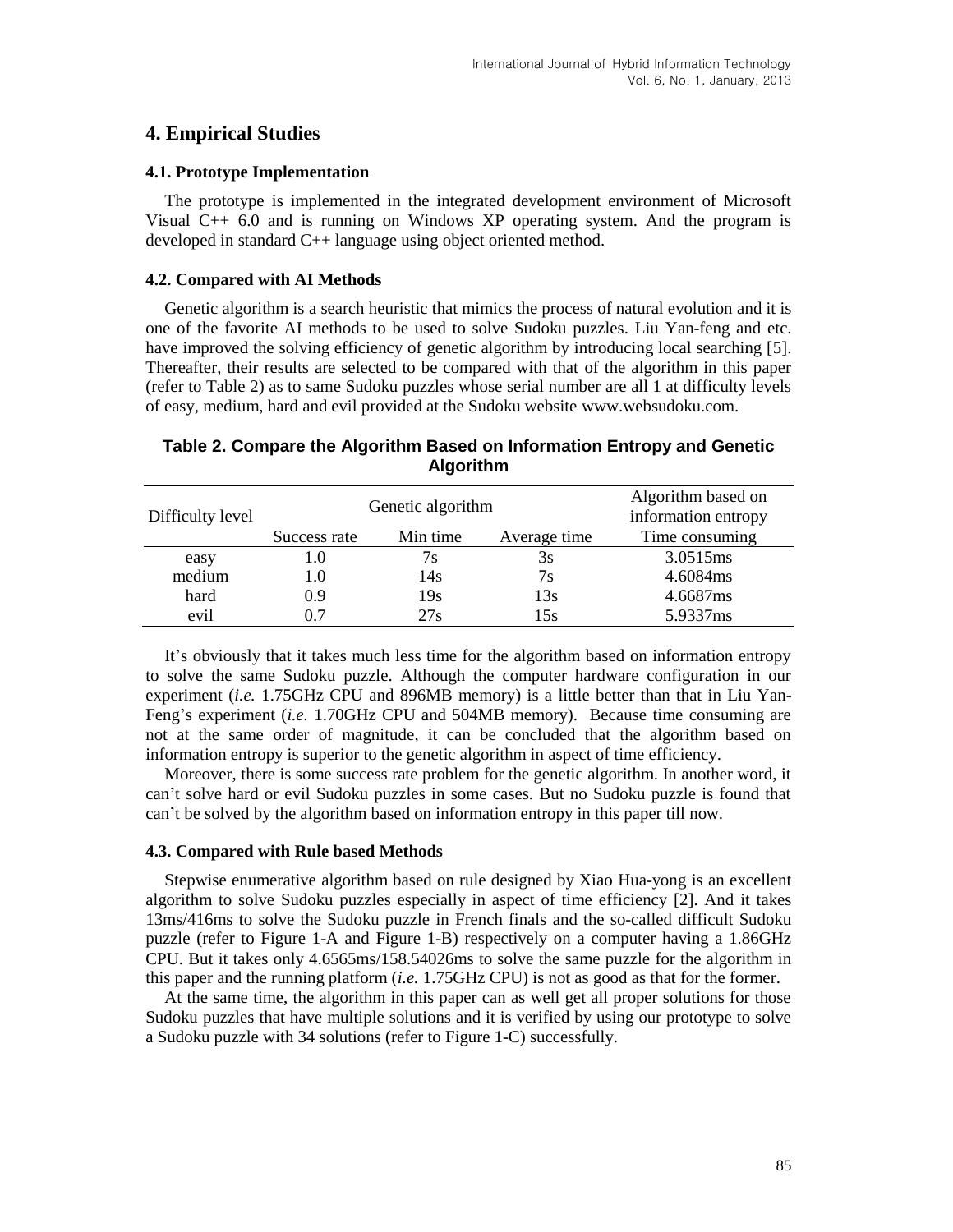# **5. Discussion about Difficulty Grading Based on Customized Information Entropy**

The number of blank cells and the position of blank cells are often used as metrics to define the difficulty levels. And it can be found out that the information entropy of a Sudoku puzzle reflects both the number of blank cells and the position of blank cells. Therefore, it is natural to use the information entropy of a Sudoku puzzle to grade difficulty level of Sudoku puzzles.

40 Sudoku puzzles randomly selected from the Sudoku website www.websudoku.com (10 puzzles at difficulty levels of easy, medium, hard and evil respectively) are solved by the prototype based on the information entropy and corresponding calculation time and information entropy of Sudoku puzzle are recorded. Furthermore, these Sudoku puzzles are sorted according to calculation time and information entropy respectively (refer to Table 3 and Table 4).

|                  | Puzzle No.       | <b>Information Entropy of Sudoku</b> |
|------------------|------------------|--------------------------------------|
| Difficulty Level |                  | Puzzle                               |
| easy             | 9,717,341,655    | 0.15226                              |
| easy             | 4,762,445,254    | 0.16598                              |
| easy             | 1,004,704,601    | 0.16735                              |
| easy             | 3,674,910,683    | 0.17421                              |
| easy             | 2,011,917,968    | 0.17695                              |
| easy             | 2,221,192,127    | 0.17833                              |
| easy             | 1,420,320,326    | 0.18244                              |
| easy             | 1,952,656,679    | 0.18656                              |
| easy             | 2,537,030,897    | 0.18656                              |
| easy             | 8,194,651,834    | 0.18793                              |
| medium           | 3,306,643,642    | 0.19890                              |
| medium           | 9,049,234,616    | 0.21125                              |
| medium           | 8,455,601,020    | 0.21948                              |
| medium           | 1,131,617,241    | 0.22085                              |
| medium           | 5,509,777,213    | 0.22085                              |
| medium           | 996,791,631      | 0.22085                              |
| medium           | 6,548,866,565    | 0.22634                              |
| medium           | 9,204,260,534    | 0.23320                              |
| hard             | 8,780,652,748    | 0.23457                              |
| medium           | 7,420,389,119    | 0.23594                              |
| hard             | 8,491,219,209    | 0.23868                              |
| medium           | 2,565,750,554    | 0.24554                              |
| hard             | 9,948,496,887    | 0.25103                              |
| hard             | 5,064,052,230    | 0.25240                              |
| hard             | 6,086,278,933    | 0.25652                              |
| hard             | 6,515,977,774    | 0.26063                              |
| evil             | 6,506,868,992    | 0.26337                              |
| hard             | 4,037,830,336    | 0.26475                              |
| hard             | 3,582,082,625    | 0.26749                              |
| hard             | 9,278,338,639    | 0.27023                              |
| evil             | 5,639,681,400    | 0.27023                              |
| evil             | 3,296,132,484    | 0.27298                              |
| evil             | 4, 194, 163, 232 | 0.27435                              |
| evil             | 279,540,622      | 0.27984                              |
| evil             | 1,311,588,259    | 0.27984                              |

**Table 3. Sorting Sudoku Puzzles by their Information Entropy**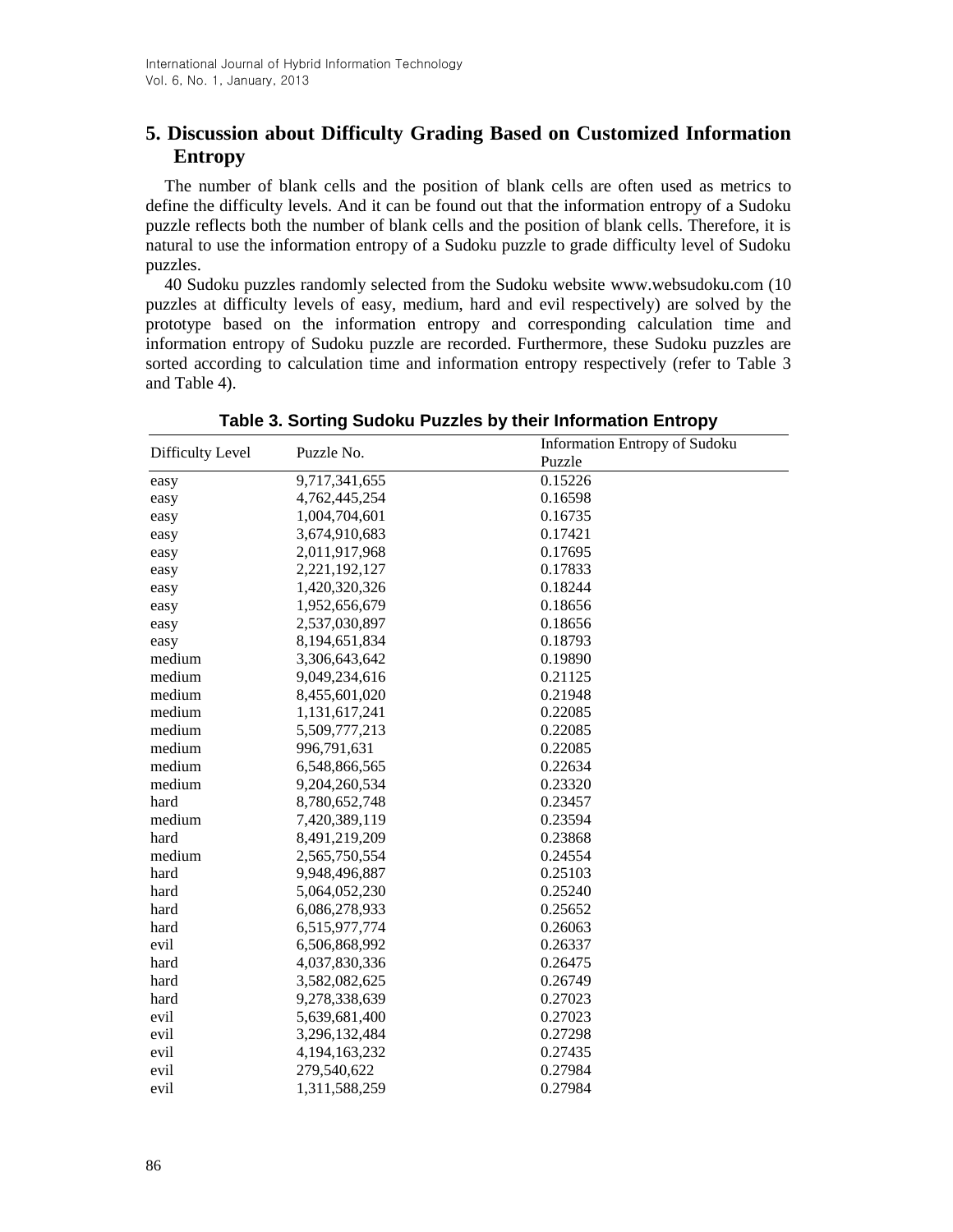International Journal of Hybrid Information Technology Vol. 6, No. 1, January, 2013

| evil | 6,261,993,052 | 0.28121 |  |
|------|---------------|---------|--|
| hard | 6,647,450,808 | 0.28258 |  |
| evil | 8,061,665,362 | 0.28395 |  |
| evil | 9,555,852,040 | 0.28395 |  |
| evil | 1,990,143,435 | 0.28807 |  |

## **Table 4. Sorting Sudoku Puzzles by their Solving Time using the Prototype**

| Difficulty Level | Puzzle No.                 | Time Consuming (s) |
|------------------|----------------------------|--------------------|
| easy             | $\overline{8,}194,651,834$ | 0.003015467049583  |
| easy             | 2,221,192,127              | 0.003041727370378  |
| easy             | 3,674,910,683              | 0.003054857530776  |
| easy             | 1,004,704,601              | 0.003055695626120  |
| easy             | 2,011,917,968              | 0.003062959119106  |
| easy             | 4,762,445,254              | 0.003070222612092  |
| medium           | 9,049,234,616              | 0.003091174995705  |
| easy             | 9,717,341,655              | 0.003100673409609  |
| medium           | 1,131,617,241              | 0.003101232139839  |
| easy             | 1,952,656,679              | 0.003108774997940  |
| easy             | 2,537,030,897              | 0.003127492460634  |
| medium           | 5,509,777,213              | 0.003313828992232  |
| easy             | 1,420,320,326              | 0.004517054541848  |
| medium           | 3,306,643,642              | 0.004545829148677  |
| evil             | 6,506,868,992              | 0.004559518039304  |
| hard             | 8,780,652,748              | 0.004577118041539  |
| medium           | 996,791,631                | 0.004601143441415  |
| hard             | 9,278,338,639              | 0.004635505350540  |
| hard             | 9,948,496,887              | 0.004635784715655  |
| medium           | 6,548,866,565              | 0.004657295829498  |
| evil             | 9,555,852,040              | 0.004694730754886  |
| medium           | 2,565,750,554              | 0.004707581550169  |
| medium           | 8,455,601,020              | 0.004723505361715  |
| hard             | 6,086,278,933              | 0.004751721238314  |
| hard             | 6,647,450,808              | 0.004757029175496  |
| hard             | 4,037,830,336              | 0.004872406967925  |
| medium           | 7,420,389,119              | 0.004889448239930  |
| hard             | 8,491,219,209              | 0.004924927609515  |
| hard             | 6,515,977,774              | 0.005040305401944  |
| hard             | 5,064,052,230              | 0.005196749866254  |
| medium           | 9,204,260,534              | 0.005248991142729  |
| hard             | 3,582,082,625              | 0.005416051481403  |
| evil             | 6,261,993,052              | 0.005483099108965  |
| evil             | 5,639,681,400              | 0.005905219797488  |
| evil             | 1,990,143,435              | 0.005942934087992  |
| evil             | 4,194,163,232              | 0.006016407113195  |
| evil             | 8,061,665,362              | 0.006449981771426  |
| evil             | 1,311,588,259              | 0.006469816694580  |
| evil             | 3,296,132,484              | 0.006504178603705  |
| evil             | 279,540,622                | 0.012500750793746  |

It can be seen from Table 3 that the information entropy of Sudoku puzzles is consistent with their difficulty levels provided by the website on the whole. Although the information entropy of Sudoku puzzle No. 8,780,652,748 at hard level is less that of Sudoku puzzles No. 7,420,389,119 and No. 2,565,750,554 at medium level, the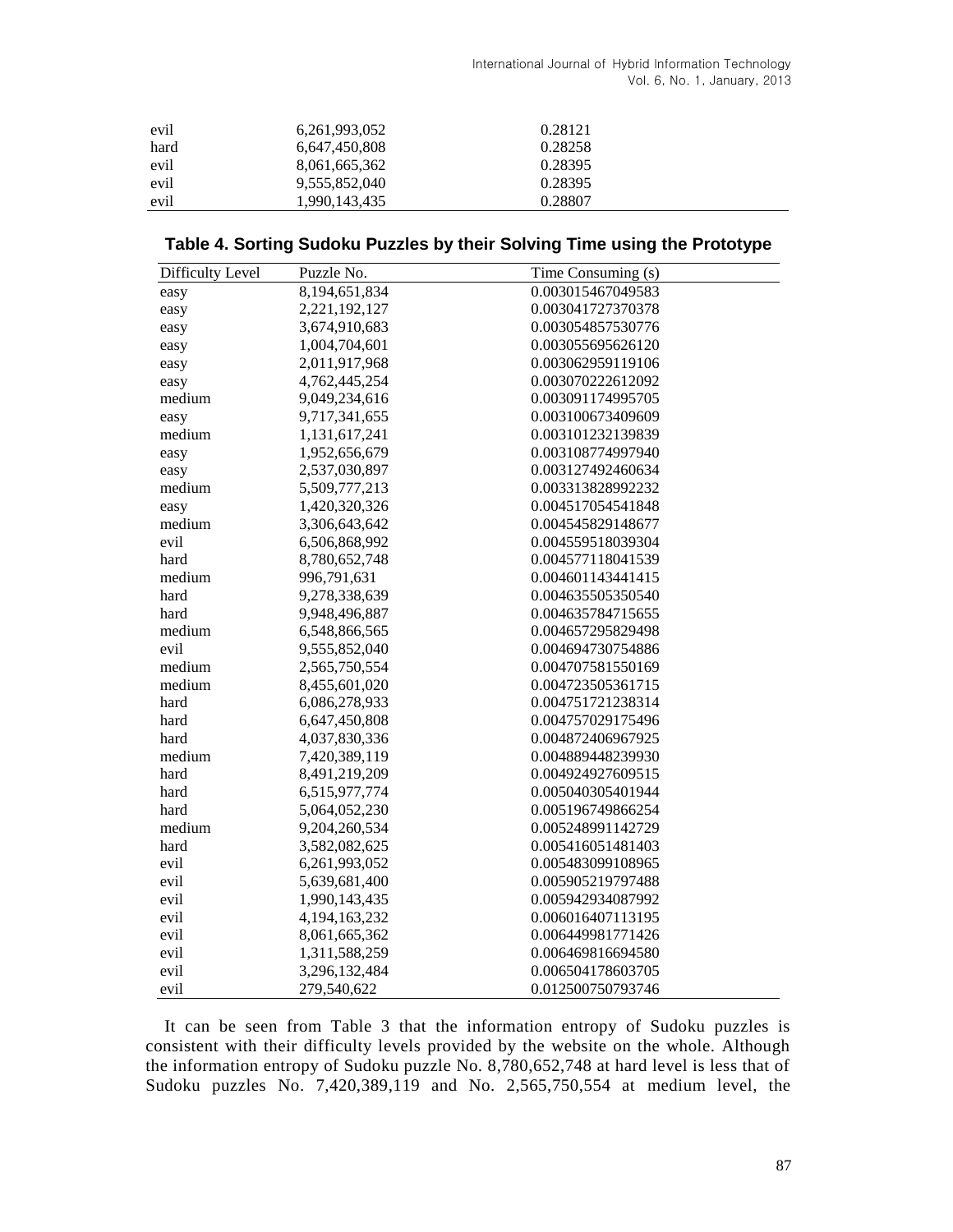calculation time of Sudoku puzzle No. 8,780,652,748 is also less than that of some Sudoku puzzles at medium level including puzzles No. 2,565,750,554 and No. 7,420,389,119. Similarly, the information entropy of Sudoku puzzle No. 6,506,868,992 at evil level is less that of Sudoku puzzles No. 4,037,830,336, No. 3,582,082,625 and No. 9,278,338,639 at hard level, but the calculation time of Sudoku puzzle No. 6,506,868,992 is also less than that of all Sudoku puzzles at hard level. Therefore, difficulty grading based on information entropy is rational and it is even more rational than the website in some aspects.

In addition, transformation based on exchange between two rows/columns crossing the same subgrid or between two triple-rows/ triple-columns crossing different subgrids respectively and symmetrical or revolving transformation can be used to normalize and simplify the set of solutions of Sudoku puzzles [3]. And similar transformation is used to generate Sudoku puzzles [8]. At the same time, it is evident that both the number of blank cells and the relative position among value of cells, which are closely related to its difficulty level, keep invariable during such transformation as to a Sudoku puzzle. Accordingly, the following hypothesis can be put forward as an axiom as to difficulty grading method about Sudoku puzzles.

**Conjecture 1** *A good difficulty grading method about Sudoku puzzles ought to have such features that the difficulty level of a Sudoku puzzle is always the same as the difficulty level of the Sudoku puzzle resulted from transforming it based on exchange between two rows/columns crossing the same subgrid or between two triple-rows/triplecolumns crossing different subgrids respectively, or transforming it symmetrically along horizontal/vertical orientation or along one of its diagonals, or rotating it 90°or 180° clockwise or counter-clockwise around its center cell.*

The above assertion can be called for short as the conjecture of constant difficulty level based on geometric transformation about Sudoku puzzle. Similarly, the following hypothesis can be proved to be tenable as to information entropy of a Sudoku puzzle.

**Theorem 1** *The information entropy of a Sudoku puzzle is always the same as the information entropy of the Sudoku puzzle resulted from transforming it based on exchange between two rows/columns crossing the same subgrid or between two triplerows/triple-columns crossing different subgrids respectively, or transforming it symmetrically along horizontal/vertical orientation or along one of its diagonals, or rotating it 90°or 180° clockwise or counter-clockwise around its center cell.*

An original Sudoku puzzle is given as Fig.4-A so as to prove the above theorem, where  $X[i,j]$  represents the value of number filled in corresponding cell[i,j] and i and j represent row number and column number respectively. Note that if cell[i,j] is blank, then the corresponding  $X[i,j]$  can be set as 0.

For transformation based on exchange between two rows/columns crossing the same subgrid or between two triple-rows/ triple-columns crossing different subgrids respectively, it is clear that the numbers that are in the same row, column or subgrid with any  $X[i,j]$  will keep invariable after transformation. Thus the information entropy of any cell will keep invariable after transformation. This means the information entropy of a Sudoku puzzle will keep invariable after transformation.

For the Sudoku puzzle resulted from transforming the original Sudoku puzzle symmetrically along the vertical axis (consist of such cells as cell[0,4], cell[1,4], cell[2,4], cell[3,4], cell[4,4], cell[5,4], cell[6,4], cell[7,4], cell[8,4], refer to Fig.4-B) or along the horizontal axis (consist of such cells as cell[4,0], cell[4,1], cell[4,2], cell[4,3],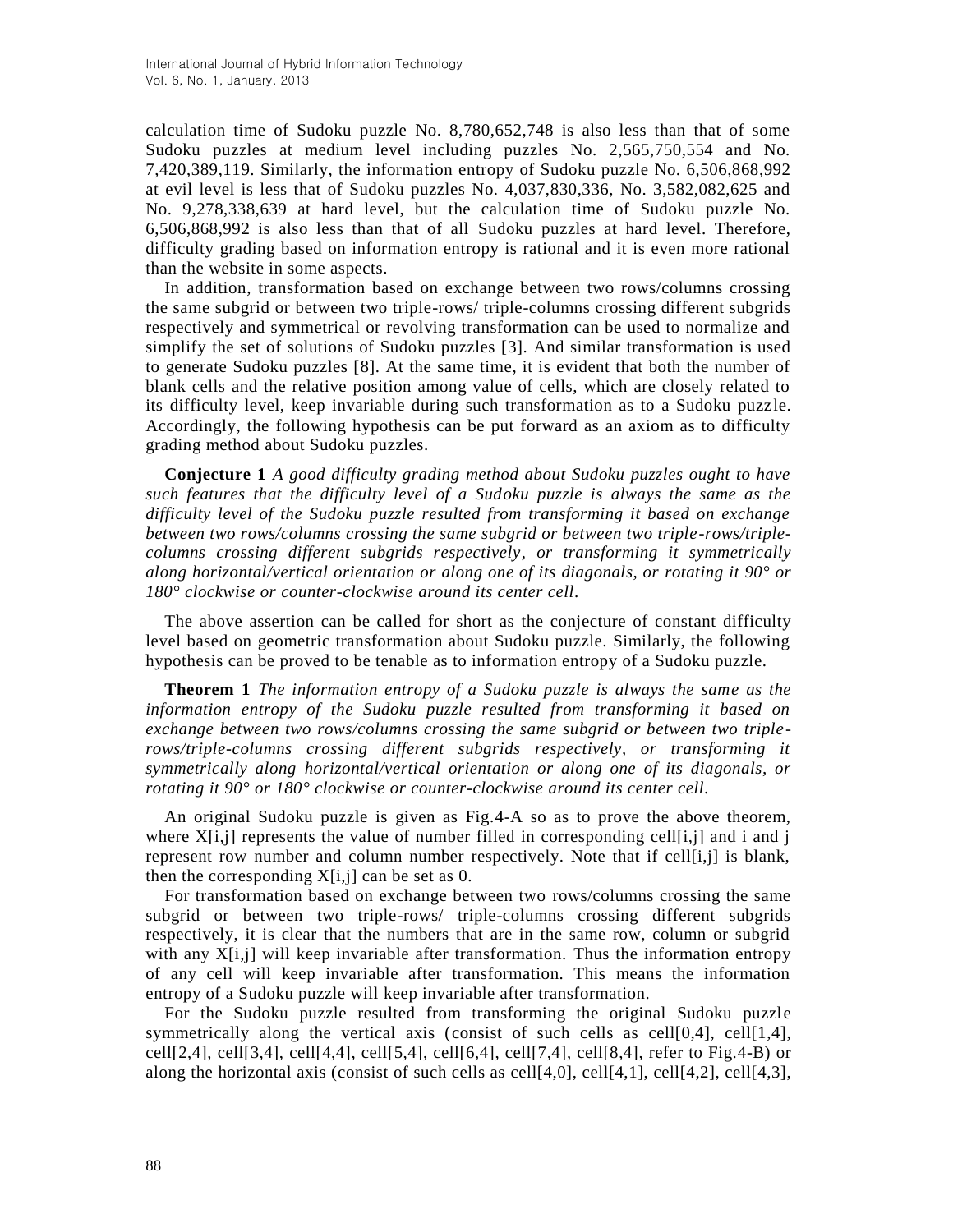cell[4,4], cell[4,5], cell[4,6], cell[4,7], cell[4,8]), it is also true that the numbers that are in the same row, column or subgrid with any  $X[i,j]$  will keep invariable after transformation. So the information entropy of a Sudoku puzzle will keep invariable after such horizontal or vertical symmetric transformation.

For the Sudoku puzzle resulted from transforming the original Sudoku puzzle symmetrically along the diagonal from top right corner to bottom left corner (consist of such cells as cell[0,8], cell[1,7], cell[2,6], cell[3,5], cell[4,4], cell[5,3], cell[6,2],  $cell[7,1]$ ,  $cell[8,0]$ , refer to Fig.4-C) or along the diagonal from top left corner to bottom right corner (consist of such cells as cell[0,0], cell[1,1], cell[2,2], cell[3,3], cell[4,4], cell[5,5], cell[6,6], cell[7,7], cell[8,8]), or from rotating the original Sudoku puzzle 90 $\degree$  clockwise (refer to Figure 4-D)/ counter-clockwise (equivalent to 270 $\degree$ counter-clockwise/clockwise respectively) around its center cell (*i.e.* the cell of cell[4,4]), it can be seen that the numbers that are in the same subgrid with any  $X[i,j]$ will also keep invariable after transformation, but the numbers that are in the same row with X[i,j] become the numbers that are in the same column and vice versa. This means that the information entropy of any cell will also keep invariable after transformation. So the information entropy of a Sudoku puzzle will keep invariable after such diagonal based symmetric transformation or rotating 90° clockwise/ counter-clockwise based transformation.

|  |                    | kp;0,0]kp;1]kp;2]  kp;3]kp;4]kp;5]  kp;6]kp;7]kp;3]                |                                      |  |  |
|--|--------------------|--------------------------------------------------------------------|--------------------------------------|--|--|
|  |                    | X[1,0] X[1,1] X[1,2]  X[1,3] X[1,4] X[1,5]  X[1,6] X[1,7] X[1,8]   |                                      |  |  |
|  |                    | X[2,0] X[2,1] X[2,2]  X[2,3] X[2,4] X[2,5]   X[2,6] X[2,7] X[2,8]  |                                      |  |  |
|  |                    | X[3,0] X[3,1] X[3,2]  X[3,3] X[3,4] X[3,5]   X[3,6] X[3,7] X[3,8]  |                                      |  |  |
|  |                    | X[4,0] X[4,1] X[4,2]  X[4,3] X[4,4] X[4,5]   X[4,6] X[4,7] X[4,8]  |                                      |  |  |
|  |                    | X[5,0] X[5,1] X[5,2]  X[5,3] X[5,4] X[5,5]  X[5,6] X[5,7] X[5,8]   |                                      |  |  |
|  |                    | X[6,0] X[6,1] X[6,2]  X[6,3] X[6,4] X[6,5]   X[6,6] X[6,7] X[6,8]  |                                      |  |  |
|  | K[7,0]K[7,1]K[7,2] |                                                                    | [2,7]K[7,4]K[7,5][K[7,6]K[7,7]K[7,8] |  |  |
|  |                    | X[3,0] X[3,1] X[3,2]  X[3,3] X[3,4] X[3,5]  X[3,6] X[3,7] X[3,3]   |                                      |  |  |
|  |                    | (A) original Sudoku puzzle                                         |                                      |  |  |
|  |                    | X[8,8] X[7,8] X[6,8]  X[5,8] X[4,8] X[3,8]  X[2,8] X[1,8] X[0,8]   |                                      |  |  |
|  |                    | X[8,7] X[7,7] X[6,7]  X[5,7] X[4,7] X[3,7]  X[2,7] X[1,7] X[0,7]   |                                      |  |  |
|  |                    | X[3,6] X[7,6] X[6,6]  X[5,6] X[4,6] X[3,6]   X[2,6] X[1,6] X[0,6]  |                                      |  |  |
|  |                    | k[8,5]k[7,5]k[6,5]  k[5,5]k[4,5]k[3,5]  k[2,5]k[1,5]k[0,5]         |                                      |  |  |
|  |                    | X[8,4] X[7,4] X[6,4]  X[5,4] X[4,4] X[3,4]  X[2,4] X[1,4] X[0,4]   |                                      |  |  |
|  |                    | X[8,3] X[7,3] X[6,3]   X[5,3] X[4,3] X[3,3]   X[2,3] X[1,3] X[0,3] |                                      |  |  |
|  |                    |                                                                    |                                      |  |  |

|                    |                       | x[0,8] x[0,7] x[0,6]  k[0,5] x[0,4] x[0,3]  x[0,2] x[0,1] x[0,0] |                      |                                                                    |  |
|--------------------|-----------------------|------------------------------------------------------------------|----------------------|--------------------------------------------------------------------|--|
|                    | X[1,8] X[1,7] X[1,6]  |                                                                  | X[1,5] X[1,4] X[1,3] | [X[1,2] X[1,1] X[1,0]                                              |  |
|                    | 2,8   2,7   2,7   2,6 |                                                                  | X[2,5] X[2,4] X[2,3] | X[2,2]X[2,1]X[2,0]                                                 |  |
|                    | X[3,8]X[3,7]X[3,6]    |                                                                  | X[3,5] X[3,4] X[3,3] | X[3,2] X[3,1] X[3,0]                                               |  |
|                    | X[4,8] X[4,7] X[4,6]  |                                                                  | X[4,5] X[4,4] X[4,3] | XT4,21 XT4,1 1 XT4,01                                              |  |
|                    | X[5,8] X[5,7] X[5,6]  |                                                                  |                      | 0,23]  2,33]  X[3,33] [X[3,23] X[3,13]                             |  |
|                    |                       |                                                                  |                      | X[6,8] X[6,7] X[6,6]   X[6,5] X[6,4] X[6,3]   X[6,2] X[6,1] X[6,0] |  |
|                    |                       |                                                                  |                      | [0, px[7,7][x[7,6]] [x[7,5][x[7,4][x[7,3]] [[x[7,2][x[7,1][x[7,0][ |  |
|                    |                       |                                                                  |                      | 0,8] x[8,7] x[8,6] [ x[8,5] x[8,4] x[8,3] [ x[8,2] x[8,1] x[8,0]   |  |
|                    |                       |                                                                  |                      | (B) symmetrical transformation along vertical axis                 |  |
|                    |                       |                                                                  |                      | x[3,0]k[7,0]k[6,0]  k[5,0]k[4,0]k[3,0]  k[2,0]k[1,0]k[0,0]         |  |
|                    |                       |                                                                  |                      | x[8,1] x[7,1] x[6,1]   x[5,1] x[4,1] x[3,1]  x[2,1] x[1,1] x[0,1]  |  |
|                    | X[8,2] X[7,2] X[6,2]  |                                                                  | X[5,2] X[4,2] X[3,2] | (2,2)X[1,2]X[0,2]                                                  |  |
|                    |                       |                                                                  |                      | X[8,3] X[7,3] X[6,3]   X[5,3] X[4,3] X[3,3]  X[2,3] X[1,3] X[0,3]  |  |
|                    | X[8,4]X[7,4]X[6,4]    |                                                                  | X[5,4] X[4,4] X[3,4] | X[2,4]X[1,4]X[0,4]                                                 |  |
|                    | 7,8,5] X[7,5] X[6,5]  | X[5,5] X[4,5] X[3,5]                                             |                      | X[2,5] X[1,5] X[0,5]                                               |  |
|                    |                       |                                                                  |                      | X[3,6] X[7,6] X[6,6]  X[5,6] X[4,6] X[3,6]  X[2,6] X[1,6] X[0,6]   |  |
|                    | [7,7]X[7,7]X[6,7      |                                                                  | X[5,7]X[4,7]X[3,7]   | X[2,7] X[1,7] X[0,7]                                               |  |
| X[8,8]X[7,8]X[6,8] |                       |                                                                  | X[5,8] X[4,8] X[3,8] | X[2,8] X[1,8] X[0,8]                                               |  |

(C) symmetrical transformation along the diagonal

xrs m

KT2.1

XT1.11|XM.

CT6.11

ik:17.01k:16.01

(D) transformation from rotating 90° clockwise

**Figure 4. Original Sudoku Puzzle and its Geometric Transformation**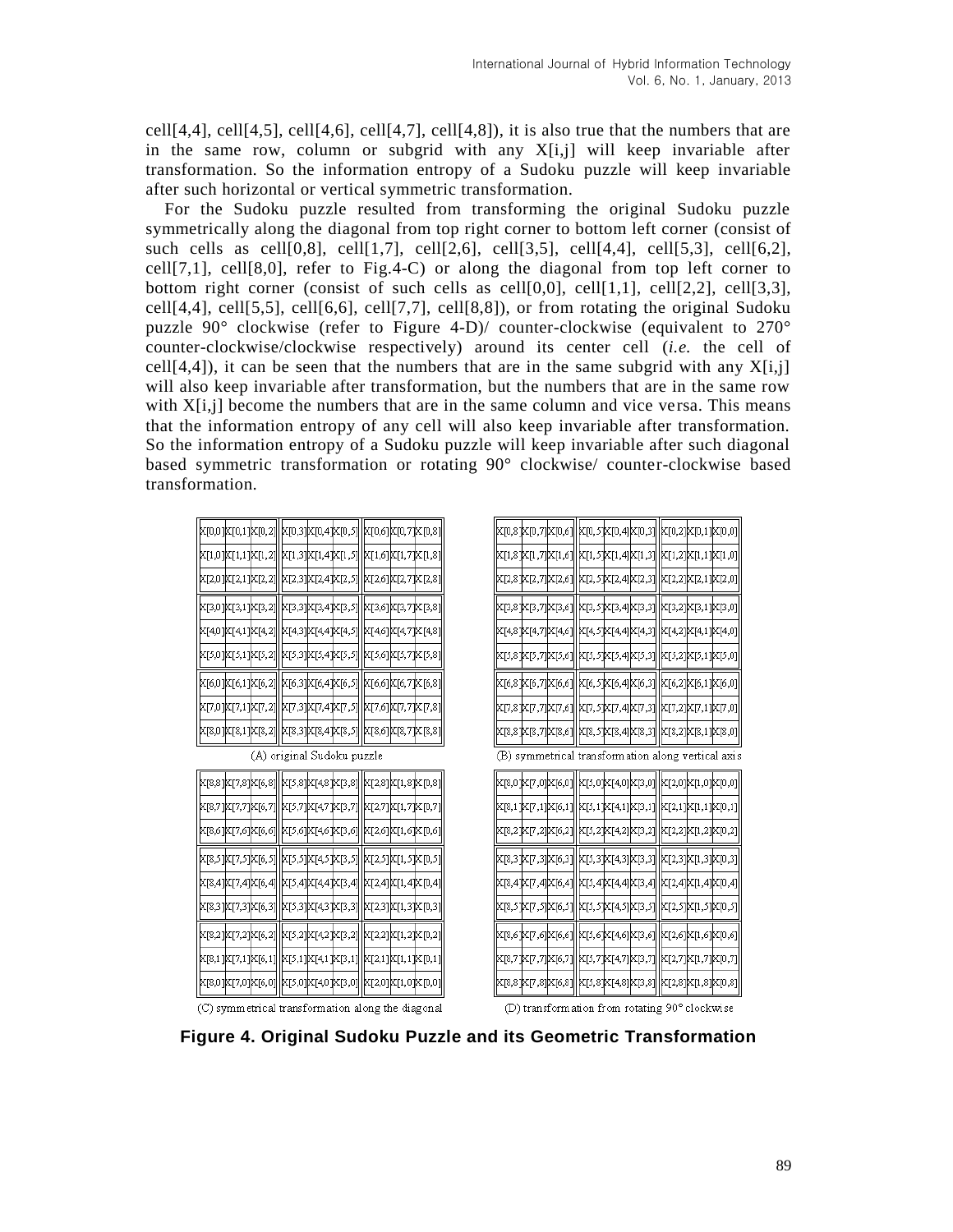For the Sudoku puzzle transformed from rotating the original Sudoku puzzle 180° clockwise (equivalent to 180° counter-clockwise) around its center cell, it can also be concluded that the numbers that are in the same row, column or subgrid with any  $X[i,j]$ will also keep invariable after transformation. So the information entropy of a Sudoku puzzle will keep invariable after such rotating 180° clockwise based transformation.

To sum up, it is suitable to grade difficulty of Sudoku puzzles according their information entropy and it is convenient for the corresponding method satisfy the condition of constant difficulty level based on geometric transformation.

Moreover, fuzzy clustering methods can be used to accomplish difficulty grading of Sudoku puzzles according to their information entropy.

### **6. Summary**

Experimental results show that the algorithm based on customized information entropy has better time efficiency than available methods including generic algorithms and rule based algorithms. Meanwhile, the algorithm has the capability of solve difficult puzzles that available software can't solve and it can solve not only unique-solution puzzles but also multiple-solution puzzles. In addition, it is potentially a feasible choice to grade difficulty of Sudoku puzzles based on information entropy.

### **Acknowledgements**

This research was supported in part by the Fundamental Research Funds for the Central Universities (No.2009JBM019).

## **References**

- [1] J. Delahaye, "The science behind Sudoku", Scientific American, vol. 294, no. 6, **(2006)**, pp. 80-87.
- [2] H. Xiao, Z. Tian and L. Ma, "Design of stepwise enumerative algorithm based on rule about Sudoku", Computer Engineering and Design, vol. 31, no. 5, **(2010)**, pp. 1035-1037, 1113.
- [3] Z. Zhang, "Solve & generate Sudoku puzzle by programming in AutoCAD", Computer Programming Skills & Maintenance, no. 17, **(2008)**, pp. 16-18, 21.
- [4] J. Xu, "Using backtracking method to solve Sudoku puzzle", Computer Programming Skills & Maintenance, no. 5, **(2009)**, pp. 17-21.
- [5] Y. Liu and S. Liu, "Algorithm based on genetic algorithm for Sudoku puzzles", Computer Science. vol. 37, no. 3, **(2010)**, pp. 225-226, 233.
- [6] T. Mantere and J. Koljonen, "Solving, rating and generating Sudoku puzzles with GA", In: Proceedings of 2007 IEEE Congress on Evolutionary Computation (CEC 2007), **(2007)**, pp. 1382-1389, IEEE, New York.
- [7] T. Mantere and J. Koljonen, "Solving and analyzing Sudokus with cultural algorithms", In: Proceedings of 2008 IEEE Congress on Evolutionary Computation (CEC 2008), **(2008)**, pp. 4053-4060, IEEE, New York.
- [8] Z. Zhao, J. Guo and L. Yang, "Study of algorithm about Sudoku generation", Neijiang Science and Technology, no. 7, **(2008)**, pp. 22-23, 143.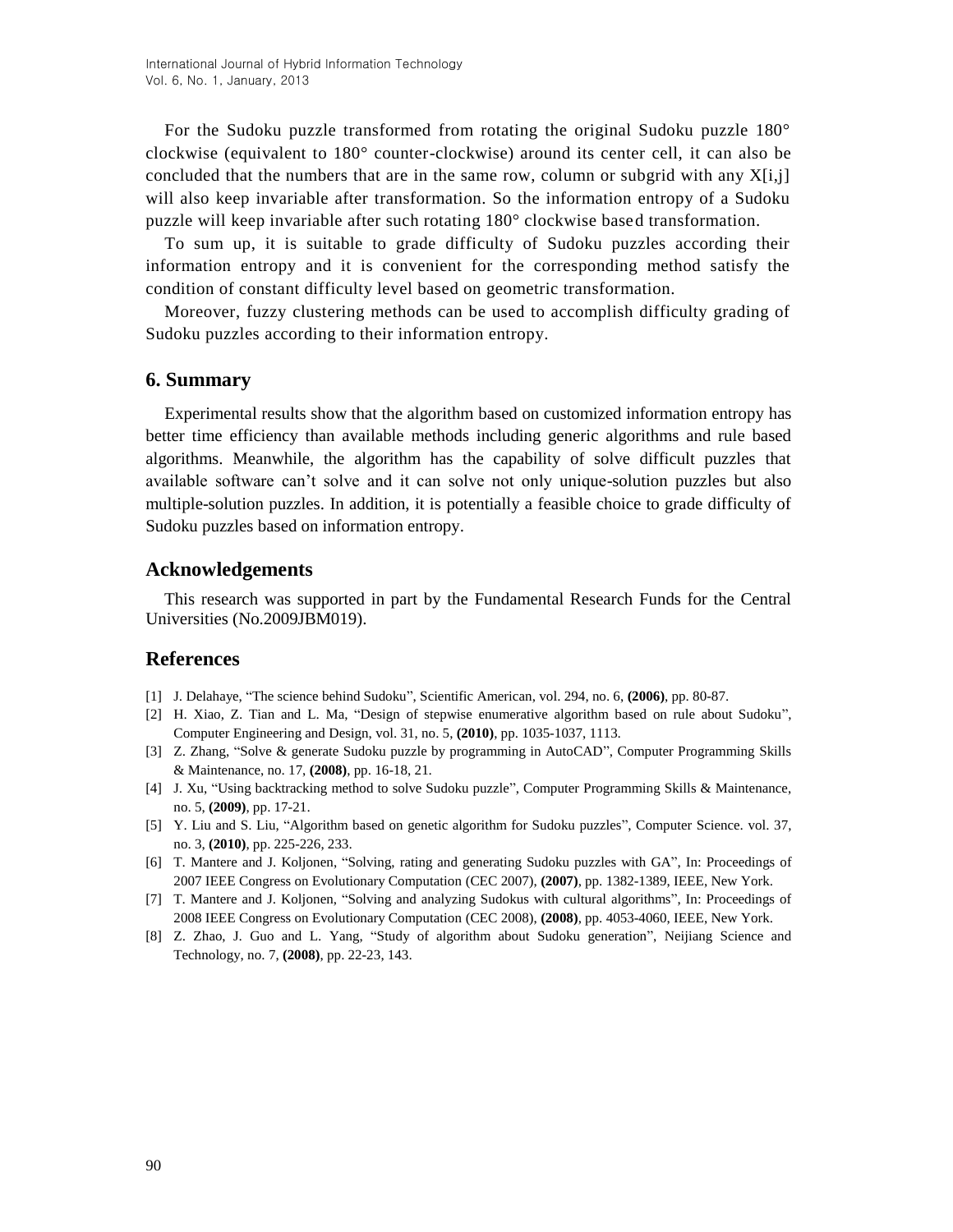## **Authors**



**Gaoshou Zhai** received the B.Sc., Master and Ph.D. degrees in 1993, 1996 and 2000 respectively. From 2000 to 2002, he was a lecturer in the School of Computer and Information Technology at Beijing Jiaotong University. Since 2002 he has been an associate professor and since 2007 he has been vice director of the Department of Computer Science. From January to May in 2006, he had been to the department of computer science at UIUC as a visiting scholar. His research interests include operating systems, system security, system software design and automatic tools for software engineering, algorithm analysis and design, artificial intelligence and intelligent traffic systems. In these areas he has published more than 40 papers in journals and conference proceedings. He served as program committee member of SERA2009 and invited review specialist for Chinese Science and Technology Papers Online sponsored by Centre for Science and Technology Development, MEPRC. He is also invited to review papers for Journal of Xi'an Jiaotong University, Journal of Beijing Jiaotong University, Journal of Lanzhou Jiaotong University, ICCIT2009 and ICSAI2012. He is a member of ACM and SERSC, a senior member of CCF and IACSIT.



**Jun-Hong Zhang** received the B.E. degree in measurement and control technology and instrumentation and M.E. degree in safety technology and engineering, from Beijing Jiaotong University, China, in 1998 and 2003 respectively. Now she is a lecturer at the School of Electrical and Information Engineering, Beijing University of Civil Engineering and Architecture while she is also an on-the-job doctoral student in the major of traffic information and control engineering at School of Electronics and Information Engineering, Beijing Jiaotong University. Her major research interests include computer simulation, traffic information and control, algorithm analysis. In these areas she has published 6 papers in journals and conference proceedings.